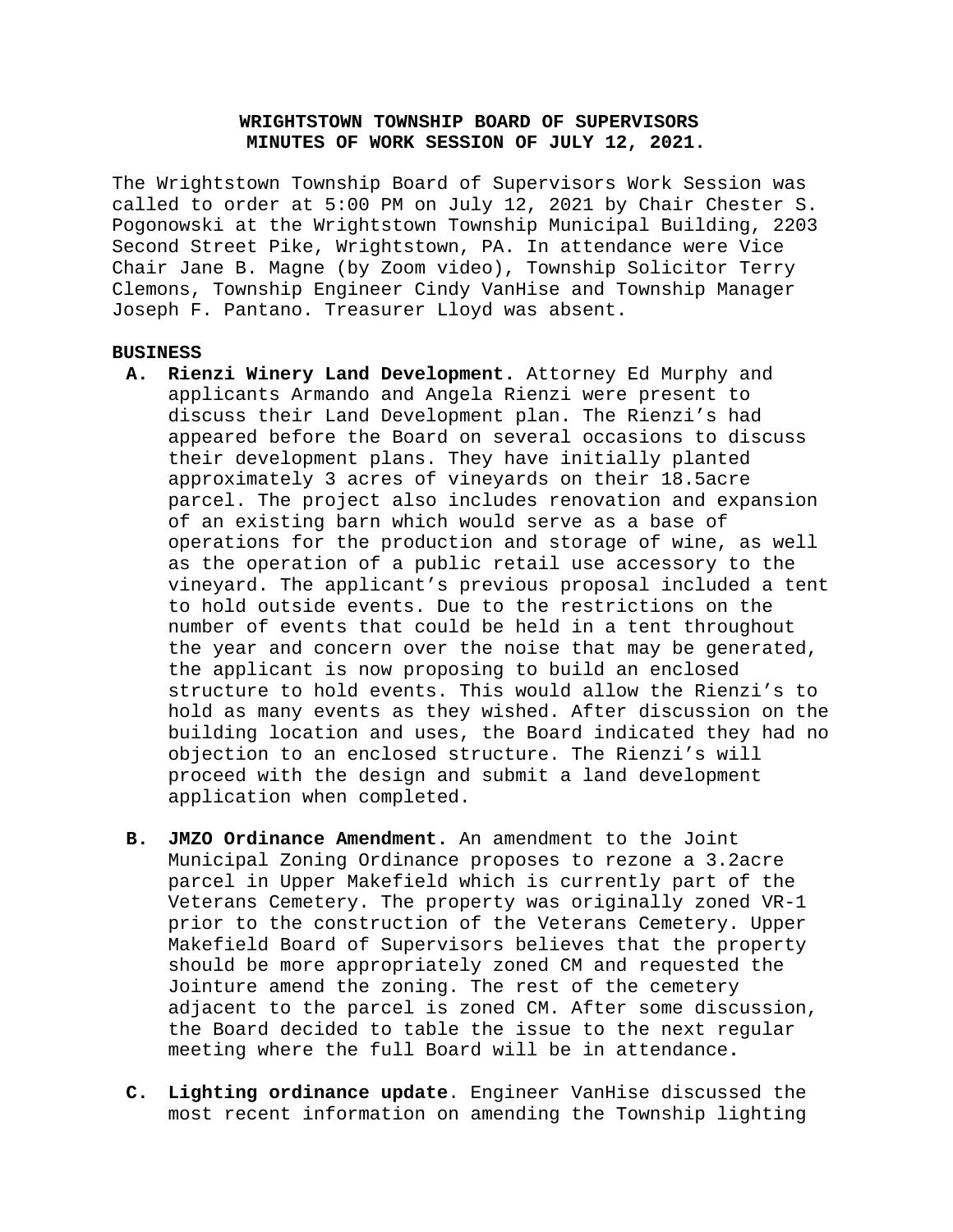ordinance to include provisions for LED lighting. In discussions with PECO concerning the requirement to have LED lighting in PECO-owned streetlights it was determined that in order to enforce an LED requirement the Township would have to purchase the streetlights. This would involve several steps including changing permits with the PUC. Engineer VanHise will contact other municipalities to see how they are handling the issue.

**D. Agenda of July 19, 2021**. The agenda was reviewed and discussed. The proposed JMZO ordinance will be added to the agenda.

## **SOLICITOR'S REPORT**

- A. **Anderson Preserve Dedication**. All work for the Anderson Preserve Land Development has been completed. The last outstanding issue concerning the paving was completed on June 28. The Engineers have completed and approved the final inspection. Vice Chair Magne expressed concern over the brightness of the streetlight at the entrance to the development. The lighting was done to specifications but appears to be too bright. Engineer VanHise will address the issue with the developer and the Solicitor will include the requirement to address the lighting issue in the dedication resolution. Chair Pogonowski made a motion to authorize the Solicitor to develop the dedication resolution for the project. The motion was seconded by Vice Chair Magne and approved unanimously.
- B. **Appraisal for Conservation Easement**. The Township is considering purchasing a conservation easement on a parcel in the Township. Chair Pogonowski made a motion to authorize the Solicitor to proceed with securing the conservation easement appraisal using Indian Valley Appraisal Company in accordance with the quote received in the amount of \$2,200. The motion was seconded by Vice Chair Magne and approved unanimously.

## **SUPERVISORS' COMMENTS**

There were none.

#### **MANAGER'S REPORT**

**A. 2021 Road Program Schedule.** Manager Pantano presented the schedule for the 2021 paving program. Bids were advertised on July 6 and 9. Bid opening will be July 19. Presentation of bids to the Board of Supervisors will be July 19.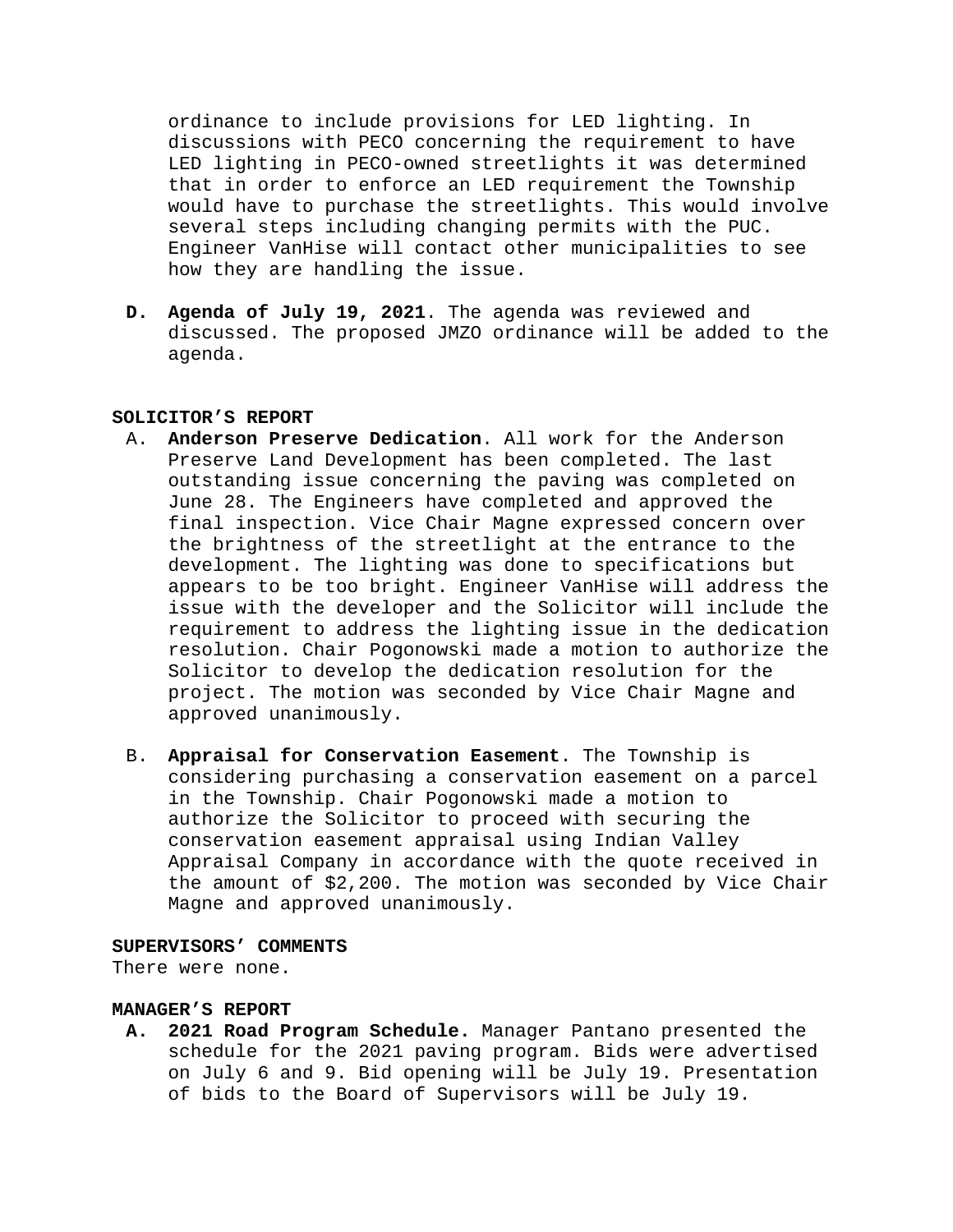- **B. Technical Review Board Application.** Pineville Tavern has submitted a Technical Review Board Application for relief from the second-floor dining area stairway exit requirements. The present configuration does not meet the Fire Code. The hearing has not yet been scheduled**.**
- **C. Lingohocken Fire Company Formal Agreement.** The Lingohocken Fire Company has submitted a request to the Township for consideration of developing a formal agreement with the Fire Company. At present no formal agreement exists. Chair Pogonowski stated he agrees there should be some formal agreement. There was discussion on the type of issues that might be included in the agreement. Chair Pogonowski indicated he had some samples from other municipalities, and he would provide them to the Board for review.
- **D. Dry Fire Hydrant Repair**. The dry fire hydrant on Parsons Lane is in need of repair. The Township is working with the Fire Company to have the hydrant repaired.
- **E. S&D Ventures Land Development Dedication**. The Land Development project for S&D Ventures was completed in September of 2020. The Township did not accept dedication since a final notice of termination had not been received for the NPDES stormwater permit. The notice was recently received. Since the work was completed, inspected and approved in September of 2020, the Township Engineers recommended the 18-month maintenance period should begin as of September 2020. Additionally, the Land Development approval required a 15% maintenance bond or \$67,000. The developer has approximately \$59,000 in an existing letter of credit. They are proposing that the Township hold the letter of credit as opposed to issuing a maintenance bond. Solicitor Clemons stated he has no issue in holding the letter of credit as financial security. Solicitor Clemons will prepare the dedication resolution.

#### **EXECUTIVE SESSION**

There was an executive session to discuss potential litigation.

## **ADJOURNMENT**

On a motion by Vice Chair Magne, seconded by Chair Pogonowski, both voted to adjourn. The meeting was adjourned at 5:55 PM.